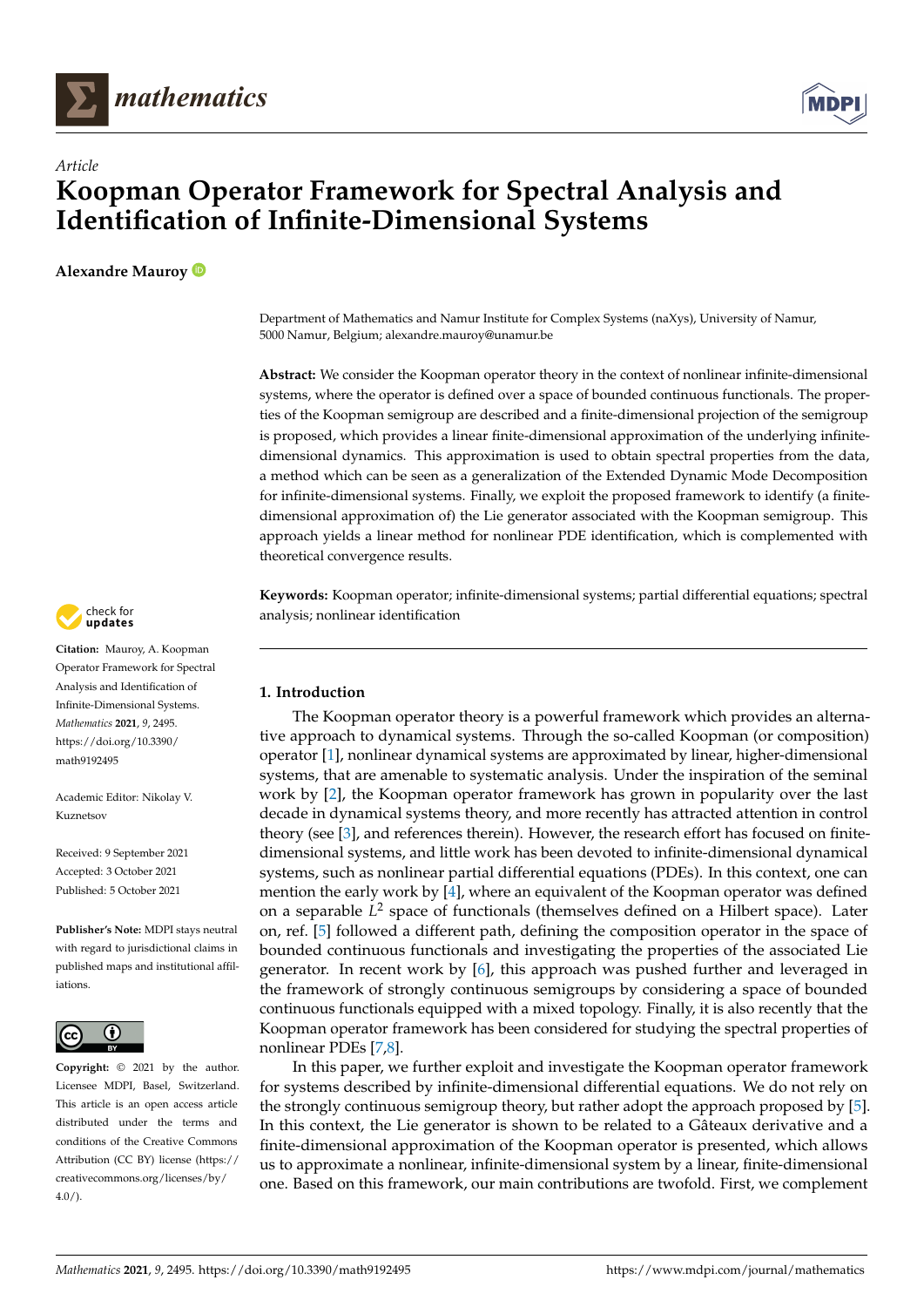the spectral analysis in [\[8\]](#page-12-7) by developing a data-driven method to compute the spectral properties of the Koopman operator. This method is a generalization of the Extended Dynamic Mode Decomposition (EDMD) method [\[9\]](#page-12-8) to infinite-dimensional systems and is more general than the mere application of standard EDMD to spatially discretized PDEs. In fact, while the method was developed for general basis functionals, it narrows down to the EDMD method only for a specific choice of basis functionals. Second, combining our previous work [\[10\]](#page-12-9) with the above framework, we propose a novel method for the nonlinear identification of infinite-dimensional systems. This method relies on a linear estimation of the Koopman generator, similar to [\[11–](#page-12-10)[13\]](#page-12-11) in the context of finite-dimensional (possibly stochastic) systems; in contrast, however, our proposed method does not require the evaluation of time derivatives. In this sense, it is an indirect alternative method for the data-driven discovery of nonlinear PDEs [\[14–](#page-12-12)[17\]](#page-12-13).

The rest of the paper is organized as follows. In Section [2,](#page-1-0) we introduce the Koopman operator framework for infinite-dimensional systems, with a focus on the Lie generator and finite-dimensional approximations. Section [3](#page-2-0) is devoted to spectral analysis and presents the generalized Extended Dynamic Mode Decomposition (EDMD) method. The identification method for infinite-dimensional systems is presented in Section [4,](#page-4-0) along with theoretical convergence results and numerical examples. Finally, concluding remarks are given in Section [5.](#page-11-0)

#### <span id="page-1-0"></span>**2. Koopman Operator Theory for Infinite-Dimensional Systems**

*2.1. Koopman Semigroup*

We consider (infinite-dimensional) dynamical systems of the form:

<span id="page-1-1"></span>
$$
\dot{u} = W(u), \qquad u \in \mathcal{U} \tag{1}
$$

where U is a separable Hilbert space and  $W : \mathcal{D}(W) \to U$  is a nonlinear operator, with D(*W*) being the domain of *W*. If the system is described by a PDE, then *W* is typically a differential operator. Moreover, we assume that *W* generates a (possibly nonlinear) semiflow  $(\varphi^t)_{t\geq 0}:\mathcal{U}\to \mathcal{U}$ , i.e.,  $u(t)=\varphi^t(u)$ , that is a classical solution to the abstract differential Equation [\(1\)](#page-1-1) associated with the initial condition  $u_0 \in \mathcal{D}(W)$ . We also make the standing assumption that each map  $\varphi^t:\mathcal{U}\to\mathcal{U}$  ,  $t\geq 0$ , is continuous and that the mapping  $t \mapsto \varphi^t(u)$  is continuous from  $\mathbb{R}^+$  into  $\mathcal U$  (strong continuity).

The semigroup of Koopman operators (or Koopman semigroup in short) associated with [\(1\)](#page-1-1) is defined on a space of "observable-functionals".

**Definition 1** (Koopman semigroup)**.** *Consider the space* E *of complex-valued functionals ζ* :  $\overline{\mathcal{U}}\to\mathbb{C}$ , where the definition domain  $\overline{\mathcal{U}}\subset\mathcal{D}(W)$  is invariant under  $\phi^t.$  The semigroup of Koopman *operators*  $(K^t)_{t\geq 0}$  *associated with the semiflow*  $(\varphi^t)_{t\geq 0}$  *is defined by*  $K^t\zeta=\zeta\circ\varphi^t$ *,*  $\zeta\in\mathcal{E}.$ 

In the rest of the paper,  $\mathcal E$  is the space of bounded continuous functionals, endowed with the supremum norm  $\|\zeta\| = \sup_{u \in \overline{U}} |\zeta(u)|$ , i.e.,  $\mathcal{E} = C(\overline{U})$ .

#### *2.2. Lie Generator*

Following the work by [\[5\]](#page-12-4), we define the Lie generator of the Koopman semigroup.

**Definition 2** (Lie generator). *The Lie generator of the semigroup*  $(K<sup>t</sup>)<sub>t≥0</sub>$  *is the linear operator*  $L: \mathcal{D}(L) \to \mathcal{E}$  *that satisfies:* 

<span id="page-1-2"></span>
$$
L\zeta(u) = \lim_{t \downarrow 0} \frac{K^t \zeta(u) - \zeta(u)}{t} \qquad \zeta \in \mathcal{D}(L) \tag{2}
$$

*for all*  $u \in \overline{U}$ *.*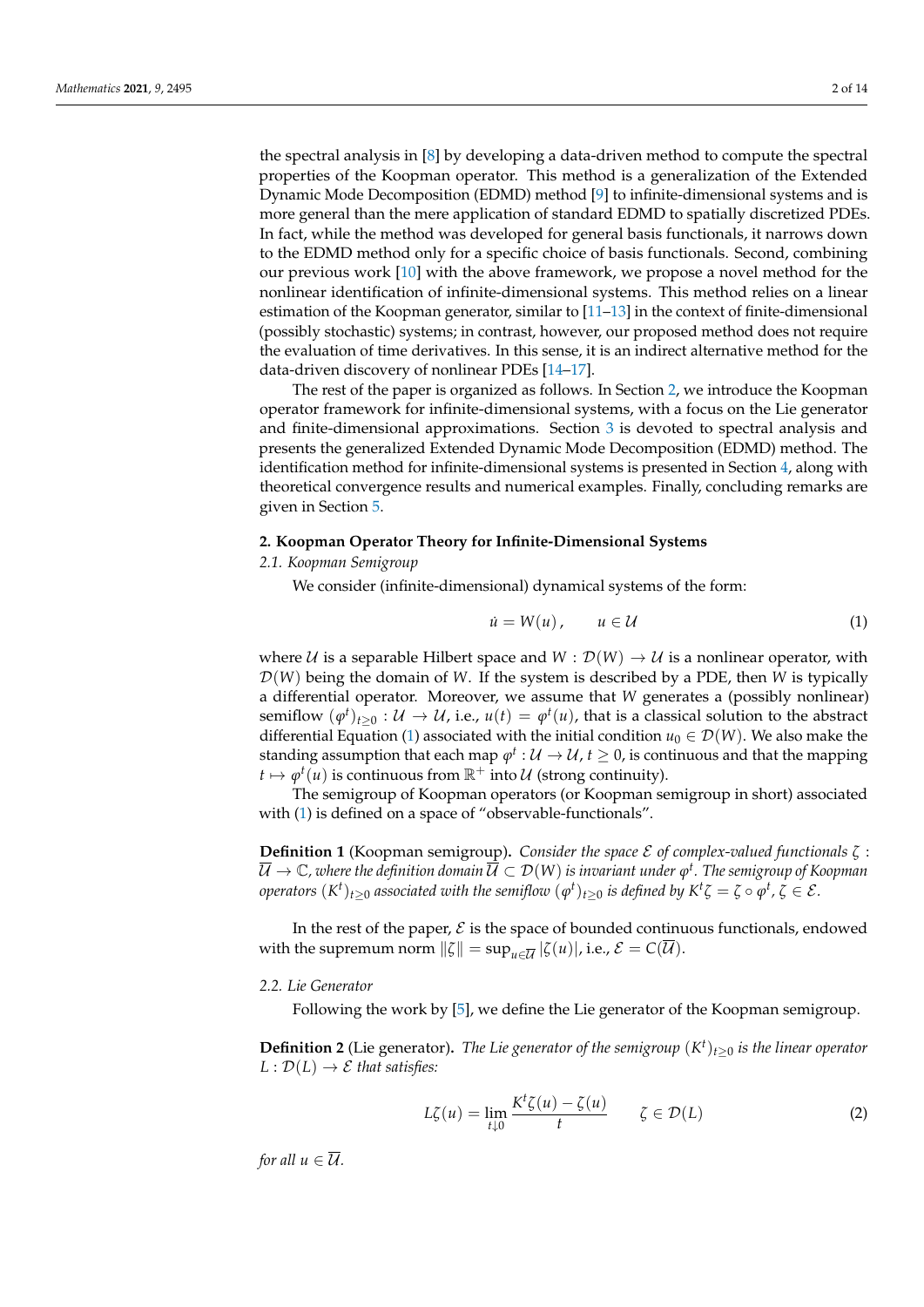**Remark 1** (Infinitesimal generator)**.** *The Lie generator is reminiscent of the infinitesimal generator of strongly continuous semigroups [\[18\]](#page-12-14). However, the limit in* [\(2\)](#page-1-2) *is defined pointwise, while it is defined in the strong sense in the case of the infinitesimal generator. In fact, the infinitesimal generator of the Koopman semigroup cannot be defined unless the Koopman semigroup is strongly continuous (i.e.,*  $\lim_{t\downarrow0} \|K^t\zeta-\zeta\|=0$  $\forall \zeta\in\mathcal{E}$ *). This property does not hold in our setting, but can be satisfied with the mixed topology on*  $C(\overline{\mathcal{U}})$ *, as shown in [\[6\]](#page-12-5)*.

The Lie generator enjoys a few properties (e.g., a dense domain and bounded resolvent) and we refer to [\[5\]](#page-12-4) for more details. In the case of a Koopman semigroup associated with a semiflow generated by the abstract differential Equation [\(1\)](#page-1-1), it follows from the chain rule property that the Lie generator is given by:

$$
L\zeta(u) = \lim_{t \downarrow 0} \frac{\zeta(\varphi^t(u)) - \zeta(u)}{t} = D_{D_t \varphi^t(u)} \zeta(u) = D_{W(u)} \zeta(u)
$$

where  $D_{W(u)}\zeta(u)$  denotes the Gâteaux derivative of  $\zeta$  at  $u$  in the direction  $W(u)$ :

$$
D_{W(u)}\zeta(u) = \lim_{\lambda \to 0} \frac{\zeta(u + \lambda W(u)) - \zeta(u)}{\lambda}.
$$

Note that this can be interpreted as the Lie derivative associated with the infinite-dimensional vector field  $W(\cdot)$ .

## *2.3. Finite-Dimensional Representation*

It is convenient to approximate the Koopman semigroup *K <sup>t</sup>* or the Lie generator *L* in a finite-dimensional subspace of  $\mathcal E$ . Toward that end, we can consider the compressions  $K_n^t = P_n K^t|_{\mathcal{E}_n}$  and  $L_n = P_n L|_{\mathcal{E}_n}$ , where  $\mathcal{E}_n \subset \mathcal{D}(L)$  is a *n*-dimensional subspace of  $\mathcal E$  and  $P_n : \mathcal{E} \to \mathcal{E}_n$  is a projection operator. Suppose that  $\mathcal{E}_n$  is spanned by the basis of functionals  $\{\zeta_i\}_{i=1}^n$ . In this basis, the finite-dimensional operators  $K_n^t$  and  $L_n$  can be represented by the matrices  $\mathbf{K} \in \mathbb{R}^{n \times n}$  and  $\mathbf{L} \in \mathbb{R}^{n \times n}$ , respectively, which are defined so that:

<span id="page-2-2"></span>
$$
K_n^t \zeta_j = \sum_{i=1}^n \mathbf{K}_{ij} \zeta_i \quad \text{and} \quad L_n \zeta_j = \sum_{i=1}^n \mathbf{L}_{ij} \zeta_i \,. \tag{3}
$$

The choice of the basis functions is crucial, as it affects the accuracy of the approximation and the performance of the methods based on this approximation (see below). However, finding the optimal set of basis functions is not trivial, and may require a priori knowledge of the system.

# <span id="page-2-0"></span>**3. Spectral Analysis and Extended Dynamic Mode Decomposition**

The spectral properties of the Koopman operator reveal important geometric properties of the underlying dynamics (see, e.g., [\[2\]](#page-12-1), and [\[19](#page-12-15)[,20\]](#page-13-0), in the context of phase reduction). In this section, we exploit the proposed framework for infinite-dimensional systems and compute the spectrum of the Koopman operator from the data. This yields a generalization of the Extended Dynamical Mode Decomposition method for infinite-dimensional systems.

## <span id="page-2-1"></span>*3.1. Spectrum of the Koopman Operator*

We consider the spectrum of the Lie generator  $(2)$ , i.e., the set of (Koopman) eigenvalues *λ* such that  $L\zeta_\lambda = \lambda \zeta_\lambda$  for some (Koopman) eigenfunctional  $\zeta_\lambda \in \mathcal{E}$ .

### Case of Linear Systems

It is well-known that the spectrum of linear finite-dimensional systems is contained in the spectrum of the related Koopman operator. As shown in [\[7](#page-12-6)[,8\]](#page-12-7), this result also holds for infinite-dimensional systems. Consider a linear system  $\dot{u} = Au$ ,  $u \in \mathcal{U}$ , and suppose that  $\lambda$ is an eigenvalue of *A*, so that there exists an eigenfunction  $w_\lambda \in \mathcal{D}(A^*)$  with  $A^*w_\lambda = \bar{\lambda}w_\lambda$ ,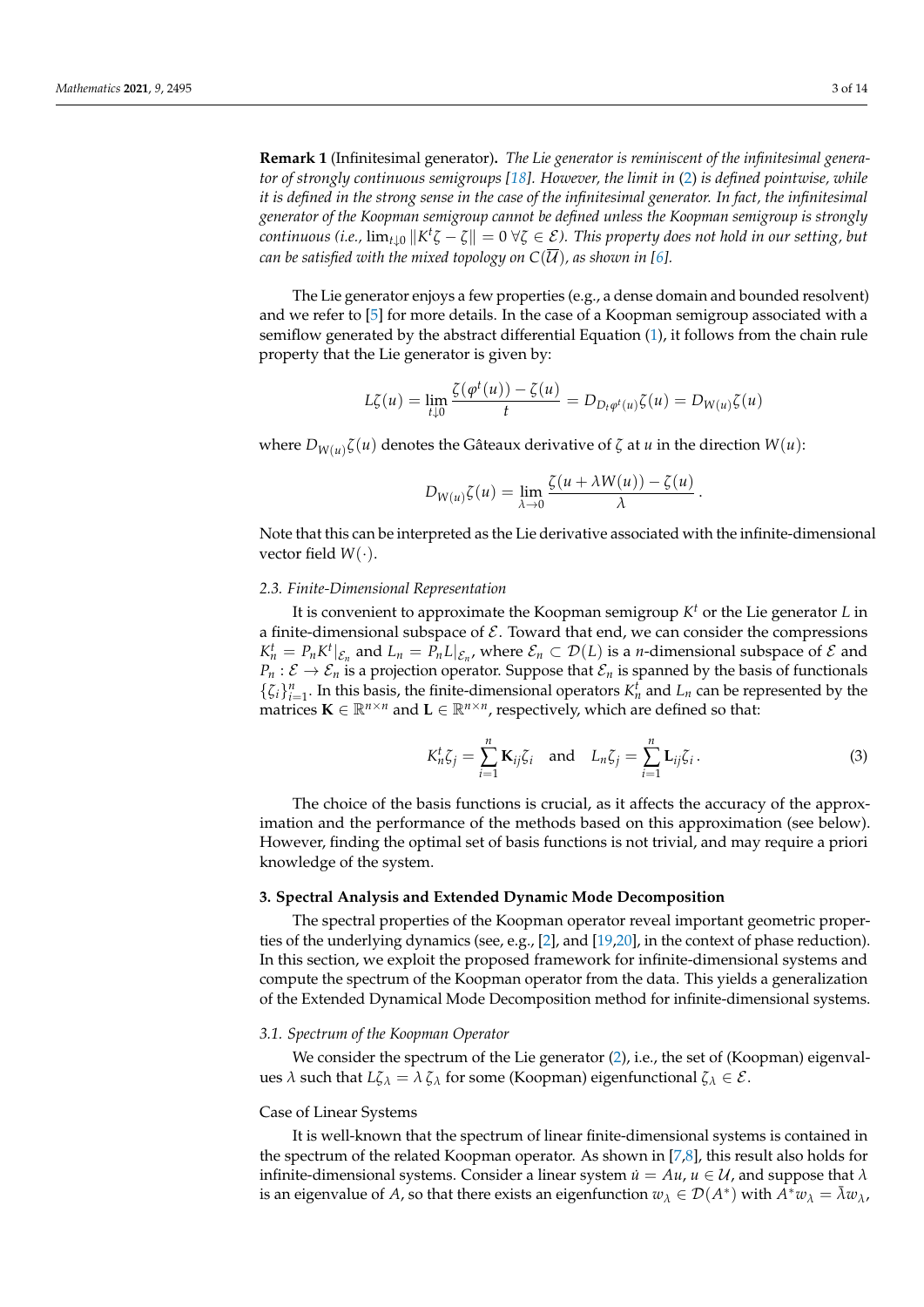$$
L\zeta_\lambda(u)=D_{Au}\langle u,w_\lambda\rangle=\langle Au,w_\lambda\rangle=\langle u,A^*w_\lambda\rangle=\langle u,\bar\lambda w_\lambda\rangle=\lambda\,\zeta_\lambda(u)\,,
$$

so that  $\lambda$  is a Koopman eigenvalue. Moreover, it is easy to verify that  $(\zeta_\lambda)^\alpha$  is a Koopman eigenfunction associated with the Koopman eigenvalue  $\alpha\lambda$ , provided that it belongs to the space  $\mathcal{E}$ . If *A* generates a strongly continuous (linear) semigroup  $(\varphi^t)_{t\geq 0} = (T^t)_{t\geq 0}$ , then the spectral mapping theorem implies that  $e^{\lambda t}$  is an eigenvalue of the operator  $T<sup>t</sup>$  (see, e.g., [\[18\]](#page-12-14), Chapter IV). It follows that:

$$
K^t \zeta_\lambda = \langle T^t u, w_\lambda \rangle = \langle u, (T^t)^* w_\lambda \rangle = \langle u, e^{\lambda t} w_\lambda \rangle = e^{\lambda t} \zeta_\lambda
$$

and  $e^{\lambda t}$  is also an eigenvalue of  $K^t$ .

# <span id="page-3-2"></span>*3.2. Extended Dynamic Mode Decomposition for Infinite-Dimensional Systems*

Extended Dynamic Mode Decomposition (EDMD) is a data-driven method that builds a finite-dimensional approximation of the Koopman semigroup and computes the approximate spectral properties of the operator [\[9\]](#page-12-8). It can be easily extended to the infinitedimensional framework that we consider here.

Suppose we have access to a set of *m* pairs  $(u_k, \phi^{t_s}(u_k)) \in \overline{\mathcal{U}}^2$ , where  $t_s$  is a sampling time, in such a way that we can measure the values of *n* functionals  $(\zeta_i(u_k), \zeta_i(\varphi^{t_s}(u_k))) \in$  $\mathbb{R}^2$  for all  $i \in \{1, ..., n\}$ . The generalized EDMD method proceeds with the following steps. 1. Compute the data matrices:

<span id="page-3-0"></span>
$$
\mathbf{\Theta}_1 = \left( \begin{array}{ccc} \zeta_1(u_1) & \cdots & \zeta_n(u_1) \\ \vdots & & \vdots \\ \zeta_1(u_m) & \cdots & \zeta_n(u_m) \end{array} \right) \tag{4}
$$

and:

<span id="page-3-1"></span>
$$
\Theta_2 = \left( \begin{array}{cccc} \zeta_1(\varphi^{t_s}(u_1)) & \cdots & \zeta_n(\varphi^{t_s}(u_1)) \\ \vdots & & \vdots \\ \zeta_1(\varphi^{t_s}(u_m)) & \cdots & \zeta_n(\varphi^{t_s}(u_m)) \end{array} \right).
$$
 (5)

2. Provided that  $m \ge n$ , a matrix approximation of  $K_n^{t_s} = P_n K^{t_s}|_{\mathcal{E}_n}$  is given by the least squares solution  $\mathbf{K} = \mathbf{\Theta}^{\dagger}_1 \mathbf{\Theta}_2$ , where  $\mathbf{\Theta}^{\dagger}$  denotes the Moore-Penrose pseudoinverse of **Θ**. Note that, in this case, *P<sup>n</sup>* is the discrete orthogonal projection:

<span id="page-3-3"></span>
$$
P_n\zeta = \underset{\tilde{\zeta} \in \mathcal{E}_n}{\operatorname{argmin}} \sum_{k=1}^m |\zeta(u_k) - \tilde{\zeta}(u_k)|^2. \tag{6}
$$

3. The eigenvalues  $\lambda_K$  of  $K^{t_s}$  are approximated by the eigenvalues of **K** and estimates of the eigenvalues  $\lambda_L$  of the Lie generator are given by  $\lambda_L = \log(\lambda_K)/t_s$ . Moreover, Koopman eigenfunctionals are approximated in the basis of functionals by the components of the corresponding (right) eigenvectors of **K**.

**Remark 2.** *The method is more general than the standard EDMD method in that it only requires the samples u<sup>k</sup> be known in a weak sense, i.e., through the values ζj*(*u<sup>k</sup>* ) *of a finite number of functionals. For instance, these values could be the weighted averages of*  $u_k: X \to \mathbb{R}$  *over the definition domain X.* For the specific choice of evaluation functionals  $\zeta_i(u) = u(x_i)$  with the sample points  $x_i \in X$ , *we recover the classical DMD method [\[21\]](#page-13-1) applied to a spatially discretized version of the infinitedimensional system* [\(1\)](#page-1-1). Similarly, evaluation functionals of the form  $\zeta_i(u) = \psi(u(x_i))$ , where  $\psi$  is *a basis function, yield the EDMD method [\[9\]](#page-12-8) applied to the discretized infinite-dimensional system.*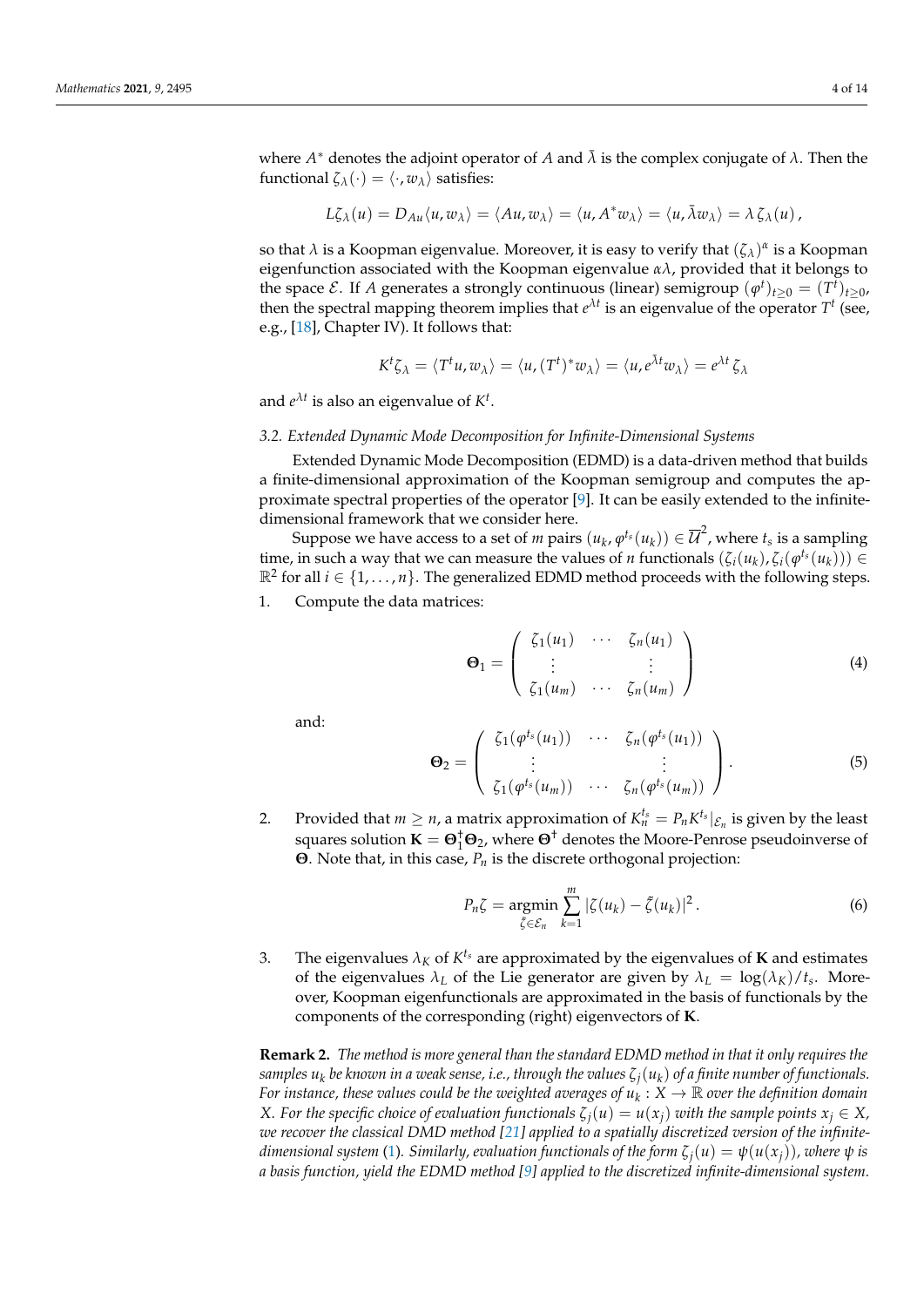<span id="page-4-3"></span>**Remark 3** (Convergence properties)**.** *The EDMD method must be used with some care since it might yield spurious eigenvalues. Similar to [\[22\]](#page-13-2), convergence properties should be characterized as*  $m, n \rightarrow \infty$  and the general validity of the spectral mapping theorem should be investigated. We *leave these questions for future research.*

#### *3.3. Numerical Example*

We illustrate the generalized EDMD method with the Burgers equation:

<span id="page-4-1"></span>
$$
\dot{u} = -u\frac{\partial u}{\partial x} + \frac{\partial^2 u}{\partial x^2} \qquad u \in L^2([-1, 1])
$$
\n<sup>(7)</sup>

associated with homogeneous Dirichlet boundary conditions  $u(-1) = u(1) = 0$ . The dynamics [\(7\)](#page-4-1) are conjugated to the linear diffusion dynamics  $\dot{v} = \frac{\partial^2 v}{\partial t^2}$  through the socalled Cole-Hopf transformation [\[23\]](#page-13-3). As explained in [\[8,](#page-12-7)[24\]](#page-13-4), this implies that the Koopman spectrum, associated with Burgers dynamics, coincides with the Koopman spectrum associated with linear diffusion dynamics. Thus, it follows that Koopman eigenfunctions are related to the eigenfunctions of the diffusion operator (see Section [3.1\)](#page-2-1) and, in particular, they are of the form  $\zeta(v) = \langle \sin(k\pi x/2), v(x) \rangle^{\alpha}$  (in the new variable *v*). The associated Koopman eigenvalues are given by  $\lambda = \alpha (k\pi/2)^2$ .

We use the dynamics [\(7\)](#page-4-1) to generate  $m = 50$  data-pairs taken from 10 trajectories (with random, arbitrarily chosen initial conditions of the form  $(x^2 - 1)\cos(a\pi x + b\pi)$ ,  $a, b \in [0, 1]$ , which satisfy the boundary conditions). The sampling time is  $t_s = 0.2$ . Estimates of the Koopman eigenvalues are computed through our generalized EDMD method, with *n* = 27 basis functionals  $\zeta_{j,k,l} = \langle \cos(a_j(\pi x/2) + b_j\pi/2), (u(x))^k \rangle^l$ , with  $(j,k,l) \in \{1,2,3\}^3$  and where  $a_j$ ,  $b_j$  are randomly chosen over the interval [0, 1]. As shown in Figure [1,](#page-4-2) dominant eigenvalues  $-\alpha(\pi/2)^2$ ,  $\alpha \in \mathbb{N}$ , are captured. This is consistent with the results presented in [\[24\]](#page-13-4) and shows the importance of selecting an augmented basis of nonlinear functionals to capture eigenvalues other than the principal ones of the form  $(k\pi/2)^2$ ,  $k \in \mathbb{N}$ . Note that other (complex) eigenvalues may appear over different numerical tests. They should be considered in light of future theoretical analyses (see Remark [3\)](#page-4-3), and more advanced methods should be proposed to distinguish true eigenvalues from spurious ones.

<span id="page-4-2"></span>

**Figure 1.** The generalized EDMD method is used to compute the Koopman eigenvalues associated with the Burgers dynamics [\(7\)](#page-4-1). Dominant eigenvalues −*α*(*π*/2) 2 , *α* ∈ N (blue circles) are correctly estimated (red crosses).

#### <span id="page-4-0"></span>**4. Identification of Infinite-Dimensional Systems**

In this section, we use the Koopman operator framework for infinite-dimensional systems in the context of identification. Our goal is to identify the coefficients  $c_i \in \mathbb{R}$  of the infinite-dimensional dynamics,

<span id="page-4-4"></span>
$$
\dot{u} = W(u) = \sum_{i} c_i W_i(u), \qquad (8)
$$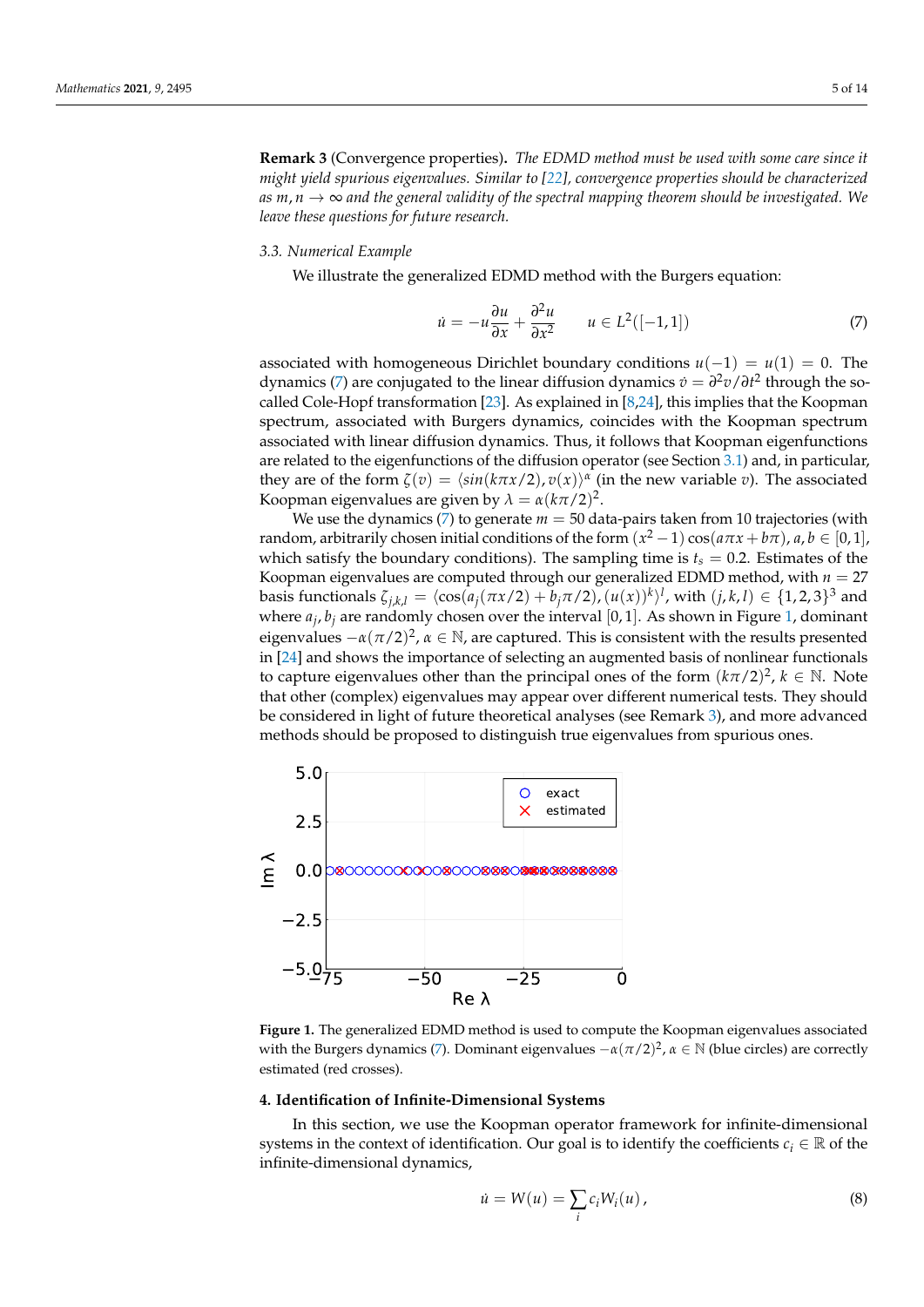with  $u \in \mathcal{U} = L^2(X)$  (where  $X \subset \mathbb{R}^p$  is a compact set), using *m* data pairs  $(u_k, \varphi^{t_s}(u_k))$ generated by the dynamics [\(8\)](#page-4-4). We assume that the operators  $W_i: \mathcal{D}(W_i) \to \mathcal{U}$  are known a priori, so that this can be seen as a parameter estimation problem. Note that [\(8\)](#page-4-4) may be described by a partial differential equation, but the proposed method is not limited to that case (see Section [4.4\)](#page-8-0).

# *4.1. Lifting Identification Method*

The lifting identification method proposed in our previous work [\[10\]](#page-12-9) is generalized to the case of infinite-dimensional systems. This method consists of three steps.

1. *Lifting of the data.* We compute the data matrices [\(4\)](#page-3-0) and [\(5\)](#page-3-1) with the basis of functionals:

<span id="page-5-0"></span>
$$
\zeta_i(u) = \langle W_i(u), w \rangle \tag{9}
$$

where  $\langle \cdot, \cdot \rangle$  denotes the inner product in  $L^2(X)$  and  $w \in L^2(X)$  is a weighting function. We suppose without loss of generality that  $W_1(u) = u$  (possibly with the coefficient *c*<sub>1</sub> = 0 in [\(8\)](#page-4-4)), so that the linear functional  $\zeta_1(u) = \langle u, w \rangle$  belongs to  $\mathcal{E}_n$ .

2. *Identification of the Lie generator.* We compute the matrix representation  $\mathbf{K} = \mathbf{\Theta}^{\dagger}_{1} \mathbf{\Theta}_{2}$  of the compression  $K_n^{t_s}$  in the subspace  $\mathcal{E}_n = \text{span}(\zeta_1,\ldots,\zeta_n)$  (step 2 in Section [3.2\)](#page-3-2). Then we obtain a finite-dimensional approximation  $\widetilde{\mathbf{L}}^{(t_s)}$  of the Lie generator by taking the matrix logarithm:

<span id="page-5-1"></span>
$$
\widetilde{\mathbf{L}}^{(t_s)} = \frac{1}{t_s} \log(\mathbf{\Theta}_1^{\dagger} \mathbf{\Theta}_2). \tag{10}
$$

Note that this approximation is not equal to the matrix representation **L** of the  $L_n$  (see [\(3\)](#page-2-2)).

3. *Identification of the coefficients.* Estimates  $\hat{c}_i$  of the coefficients  $c_i$  are given by the entries of the first column of  $\widetilde{\mathbf{L}}^{(t_s)}$ , i.e.,  $\hat{c}_i = \widetilde{\mathbf{L}}_{i1}^{(t_s)}$  $\frac{1}{i}$ 

**Remark 4.** For the specific choice of basis functionals of the form  $\zeta_i(u) = \psi(u(x_i))$ , with  $x_i \in X$ *and where ψ is a basis function, one recovers the original lifting identification method [\[10\]](#page-12-9) applied to a spatially discretized version of the infinite-dimensional system. The proposed method is more general since it allows any basis functionals.*

The lifting identification method does not require to compute time derivatives and is therefore an alternative to direct methods for PDE identification such as those proposed in  $[14–17]$  $[14–17]$ . It is also noticeable that the use of basis functionals of the form  $(9)$  bears similarity to the method developed in [\[14\]](#page-12-12), which makes a clever use of a weak formulation of the data in space and time. We note that this method requires sufficiently long time-series to allow accurate time integration, while our method can deal with data pairs belonging to different trajectories.

#### *4.2. Convergence Results*

Now we show that the estimated coefficients converge to the true coefficients as  $t_s \rightarrow 0$ . This is summarized in the following proposition.

<span id="page-5-2"></span>**Proposition 1.** Let  $\varphi^t$  be the continuous flow generated by [\(8\)](#page-4-4) and let  $\mathcal{E}_n \subset \mathcal{D}(L)$  be the subspace *spanned by the basis functionals*  $\zeta_i(\cdot) = \langle W_i(\cdot), w \rangle \in C(\overline{\mathcal{U}})$ , with  $\zeta_1(\cdot) = \langle \cdot, w \rangle$ . Assume that the pairs  $(u_k,\varphi^{t_s}(u_k))\in \overline{\mathcal{U}}^2$  are such that the  $n\leq m$  vectors  $(\zeta_i(u_1),\ldots,\zeta_i(u_m)),$   $i=1,\ldots,n,$ *are linearly independent. Then,*

$$
\lim_{t_s \to 0} \widetilde{\mathbf{L}}_{i1}^{(t_s)} = c_i
$$

*where*  $\widetilde{\mathbf{L}}^{(t_s)}$  *is given by* [\(10\)](#page-5-1).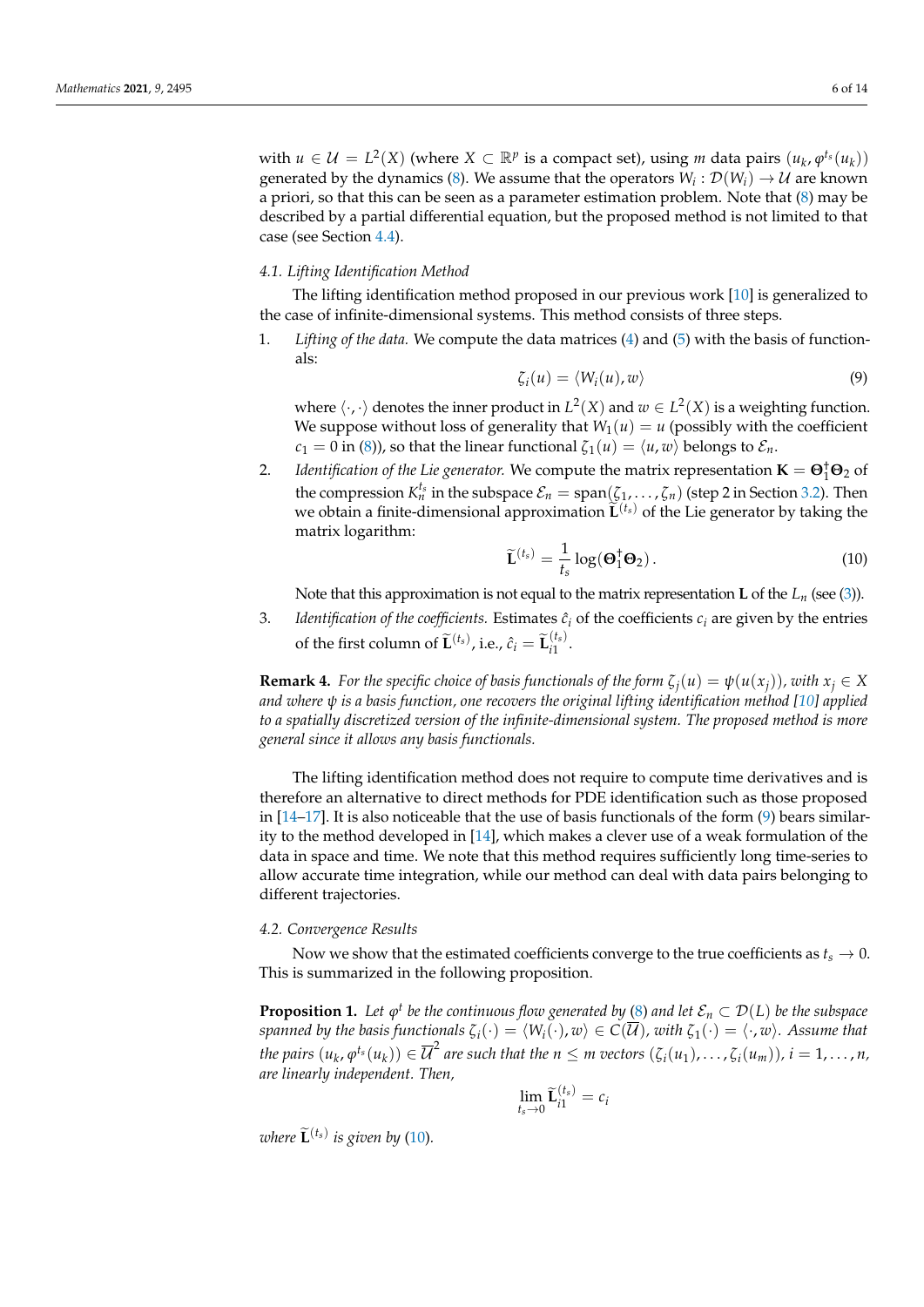**Proof.** The discrete orthogonal projection  $P_n$  [\(6\)](#page-3-3) is well-defined since the vectors  $(\zeta_i(u_1), \ldots, \zeta_i(u_m))$ ,  $i = 1, \ldots, n$ , are linearly independent. It is clear that:

$$
\frac{1}{t_s} \log K_n^{t_s} \zeta_1(u) = \sum_{i=1}^n \widetilde{\mathbf{L}}_{i1}^{(t_s)} \zeta_i(u)
$$

and we also have:

<span id="page-6-2"></span>
$$
L\zeta_1(u) = D_{W(u)}\langle u, w \rangle = \langle W(u), w \rangle = \sum_{i=1}^n c_i \zeta_i(u).
$$
 (11)

Since  $P_n \zeta_i = \zeta_i$  for all  $i = 1, \ldots, n$ , it follows that:

$$
\left|\sum_{i=1}^n \left(\widetilde{\mathbf{L}}_{i1}^{(t_s)} - c_i\right) \zeta_i(u)\right| = \left|\left(\frac{1}{t_s} \log K_n^{t_s} - P_n L P_n\right) \zeta_1(u)\right|.
$$

For  $t_s$  small enough, one has  $\log A_n^{t_s} = P_n L P_n$ , where  $A_n^{t_s} = \mathcal{E}_n \to \mathcal{E}_n$  is the finitedimensional operator  $A_n^{t_s} := e^{t_s P_n \overline{L}P_n}$ , so that:

<span id="page-6-3"></span>
$$
\left| \sum_{i=1}^{n} \left( \widetilde{\mathbf{L}}_{i1}^{(t_s)} - c_i \right) \zeta_i(u) \right| = \frac{1}{t_s} \left| \left( \log K_n^{t_s} - \log A_n^{t_s} \right) \zeta_1(u) \right|.
$$
 (12)

Since the basis functionals  $\zeta_i$  are linearly independent,

<span id="page-6-0"></span>
$$
\lim_{t_s \to 0} \frac{1}{t_s} |(\log A_n^{t_s} - \log K_n^{t_s}) \zeta_1(u)| = 0 \qquad \forall u \tag{13}
$$

implies that:

$$
\lim_{t_s \to 0} \left| \widetilde{\mathbf{L}}_{i1}^{(t_s)} - c_i \right| = 0.
$$

Thus it remains to show that [\(13\)](#page-6-0) holds. Since  $\lim_{t_s\to 0}||A_n^{t_s} - I|| = 0$ , it is easy to check that:

<span id="page-6-1"></span>
$$
\lim_{t_s \to 0} \frac{1}{t_s} \left\| \log A_n^{t_s} - (A_n^{t_s} - I) \right\| = 0 \tag{14}
$$

[note that  $\lim_{t\to 0} (\log f(t) - (f(t)-1))/t = 0$  for all  $f \in C^1$  such that  $\lim_{t\to 0} f(t) = 1$ ] and it follows similarly that:

$$
\lim_{t_s \to 0} \frac{1}{t_s} \left\| \log K_n^{t_s} - (K_n^{t_s} - I) \right\| = 0. \tag{15}
$$

Since the mapping  $t \mapsto (A_n^t - K_n^t)\zeta(u)$  is differentiable, the mean value theorem implies that:

$$
\frac{1}{t_s}\big|(A_n^{t_s}-K_n^{t_s})\zeta(u)\big|=\left|\frac{d}{dt}\big(A_n^{t}K^{t_s-t}\zeta(u)\big)|_{t=\tau}\right|
$$

for all  $\zeta \in \mathcal{E}_n$  and  $u \in \mathcal{U}$ , and for some  $\tau \in [0, t_s]$ . Then we can write:

$$
\frac{1}{t_s} |(A_n^{t_s} - K_n^{t_s})\zeta(u)| = |A_n^{\tau}(P_n L P_n - P_n L)K^{t_s - \tau}\zeta(u)|
$$
\n
$$
\leq |A_n^{\tau} P_n L P_n(K^{t_s - \tau}\zeta(u) - \zeta(u))| + |A_n^{\tau} P_n L (P_n \zeta(u) - \zeta(u))|
$$
\n
$$
+ |A_n^{\tau} P_n L (\zeta(u) - K^{t_s - \tau}\zeta(u))|
$$
\n
$$
\leq |A_n^{\tau} P_n L P_n(\zeta(\varphi^{t_s - \tau}(u)) - \zeta(u))| + |A_n^{\tau} P_n L (\zeta(u) - \zeta(\varphi^{t_s - \tau}(u)))|
$$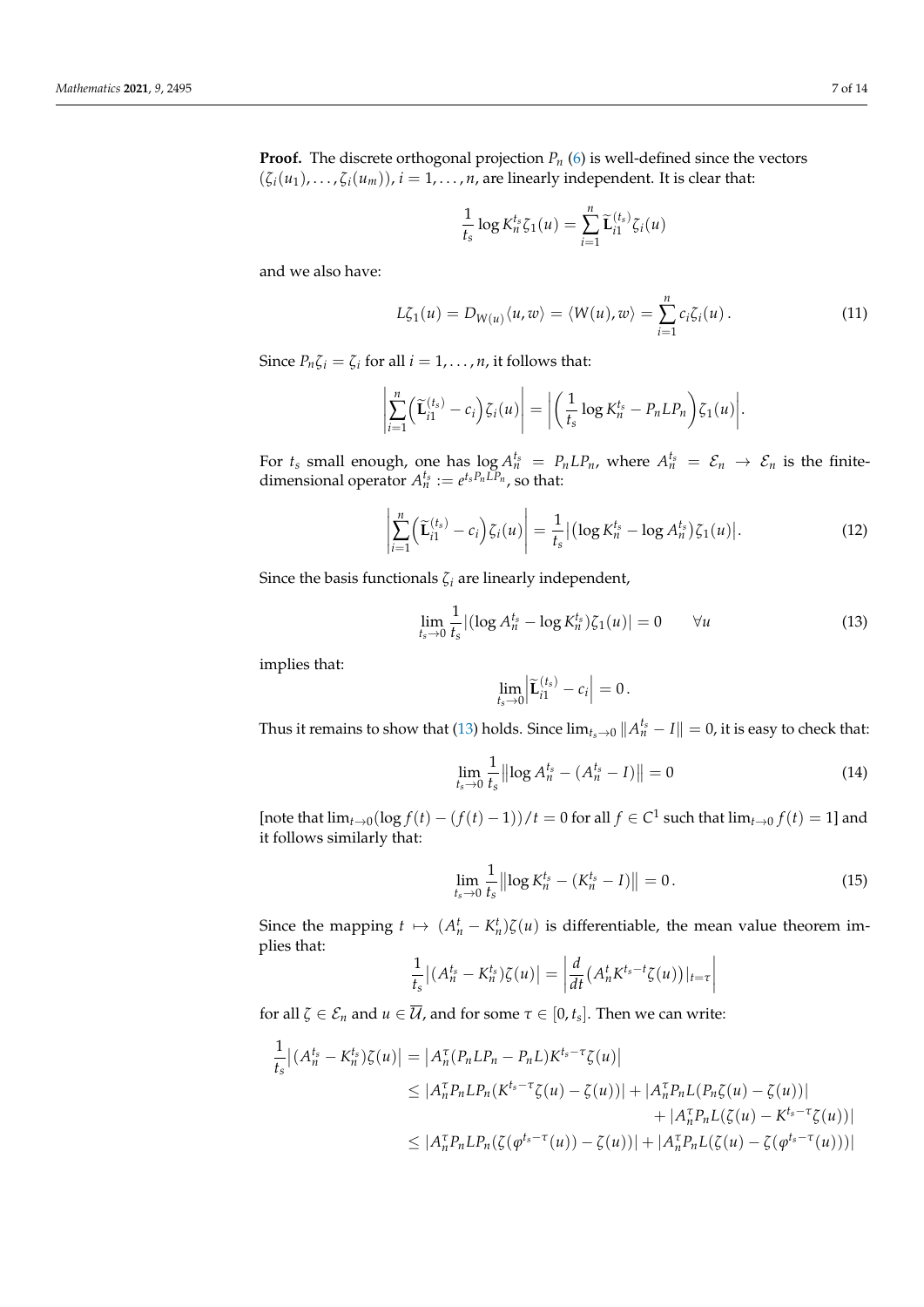where we used the fact that  $P_n \zeta = \zeta$  and that  $K^t$  and  $L$  commute. Since the functionals  $A_n^{\tau}P_n L P_n \zeta$  and  $A_n^{\tau}P_n L \zeta$  are continuous and the flow  $\varphi^t$  is continuous in *t*, we have:

$$
\lim_{t_s \to 0} |A_n^{\tau} P_n L P_n(\zeta(\varphi^{t_s - \tau}(u)) - \zeta(u))| = 0
$$
  

$$
\lim_{t_s \to 0} |A_n^{\tau} P_n L(\zeta(u) - \zeta(\varphi^{t_s - \tau}(u)))| = 0
$$

so that:

<span id="page-7-0"></span>lim *ts*→0 1 *ts*  $|(A_n^{t_s} - K_n^{t_s})\zeta(u)| = 0.$  (16)

Finally  $(14)$ – $(16)$  yield:

$$
\lim_{t_s \to 0} \frac{1}{t_s} |(\log A_n^{t_s} - \log K_n^{t_s}) \zeta(u)|
$$
\n
$$
\leq \lim_{t_s \to 0} \frac{1}{t_s} (|(\log A_n^{t_s} - (A_n^{t_s} - I)) \zeta(u)| + |(\log K_n^{t_s} - (K_n^{t_s} - I)) \zeta(u)| + |(A_n^{t_s} - K_n^{t_s}) \zeta(u)|)
$$
\n
$$
= 0.
$$

This concludes the proof.  $\square$ 

Although the result requires that the sampling time *t<sup>s</sup>* tend to zero, accurate results can be obtained even if *t<sup>s</sup>* is not so small (see Section [4.4\)](#page-8-0). However, large sampling times might affect the method performance. In particular, if the sampling time is too large, the principal branch of the matrix logarithm  $1/t_s \log A_n^{t_s} = 1/t_s \log e^{\tilde{t}_s P_n L \tilde{P}_n}$  is not equal to  $P_n L \tilde{P_n}$ . This is related to the so-called system aliasing issue [\[25\]](#page-13-5) (see also [\[10\]](#page-12-9) for more details).

When an arbitrary basis of functionals is chosen so that  $\langle W(\cdot), w \rangle \notin \text{span}\{\zeta_1, \ldots, \zeta_n\},$ we have the following corollary.

<span id="page-7-1"></span>**Corollary 1.** *Under the assumptions of Proposition [1,](#page-5-2) but with*  $\zeta_i(\cdot) = \langle V_i(\cdot), w \rangle$ ,  $V_i : \mathcal{D}(V_i) \to$  $U$  (and  $V_1 = I$ ), the estimated nonlinear operator  $\hat{W}^{(t_s)} = \sum_{i=1}^n \widetilde{\mathbf{L}}_{i1}^{(t_s)} V_i$  satisfies:

$$
\lim_{t_s \to 0} \hat{W}^{(t_s)} = \underset{\tilde{W} \in span(V_1,...,V_n)}{argmin} \sum_{k=1}^m \left| \left\langle \tilde{W}(u_k) - W(u_k), w \right\rangle \right|^2.
$$

**Proof.** It follows from  $(11)$ – $(13)$  that:

$$
\lim_{t_s \to 0} \sum_{i=1}^n \widetilde{\mathbf{L}}_{i1}^{(t_s)} \zeta_i(\cdot) = P_n \langle W(\cdot), w \rangle,
$$

which implies that:

$$
\lim_{t_s\to 0}\left\langle \hat{W}^{(t_s)}(\cdot),w\right\rangle = P_n\langle W(\cdot),w\rangle.
$$

The result follows from the definition of the discrete orthogonal projection [\(6\)](#page-3-3).  $\Box$ 

**Remark 5.** *The proof of Proposition [1](#page-5-2) is adapted from a proof in [\[10\]](#page-12-9), but does not rely on the semigroup theory. In particular, only weak (i.e., pointwise) convergence properties are used in the proof of Proposition* [1,](#page-5-2) *while strong convergence is considered in the proof in [\[10\]](#page-12-9). For this reason, strong convergence results can be obtained in [\[10\]](#page-12-9) in the case of arbitrary bases, but a weaker result is obtained here (see Corollary [1\)](#page-7-1). In this context, considering a space of bounded continuous functionals equipped with a mixed topology would allow the exploit of the strong continuity property of the semigroup, as shown in [\[6\]](#page-12-5), and possibly recover stronger convergence results.*

## <span id="page-7-2"></span>*4.3. Case of Linearly Dependent Basis Functionals*

The basis functionals [\(9\)](#page-5-0) might not be linearly independent, even if the operators  $W_i$ are linearly independent (see Section [4.4.2\)](#page-9-0). In this case, the result of Proposition [1](#page-5-2) does not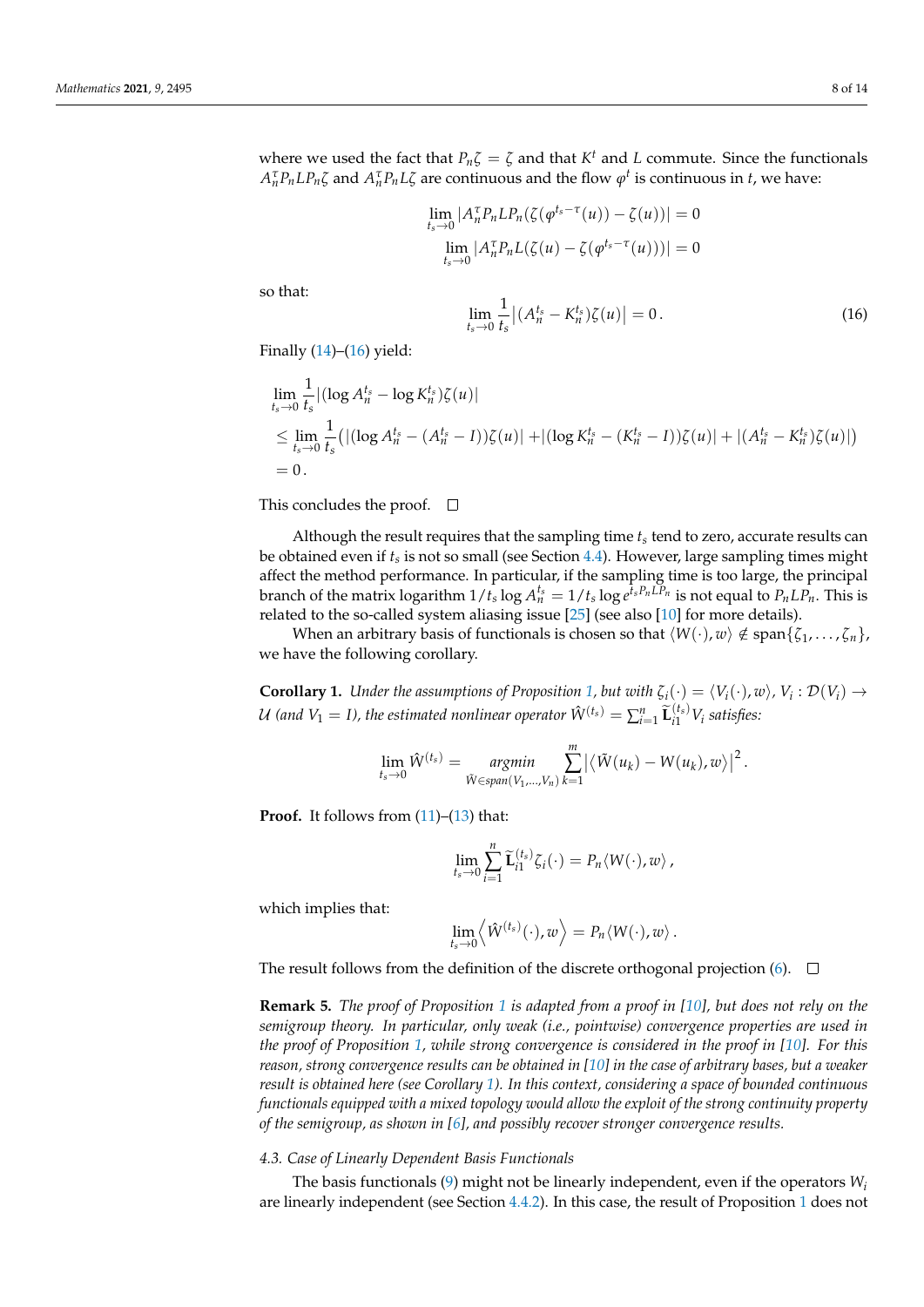hold and in particular the estimated coefficients  $\hat{c}_i \triangleq \widetilde{\mathbf{L}}_i^{(t_s)}$  $i_1^{(s)}$  do not approximate the exact coefficients  $c_i$ . However, it follows from  $(12)$  and  $(13)$  that these coefficients satisfy the equality: *N*

$$
\sum_{i=1}^N (\hat{c}_i - c_i) \zeta_i(u) = 0
$$

as  $t_s$  goes to zero. Considering several weighting functions  $w^{(j)}$ , with  $j=1,\ldots,J$ , we can use the proposed identification method with *J* different sets of basis functionals  $\zeta_i^{(j)}$  =  $\langle W_i(\cdot), w^{(j)} \rangle$ , yielding several sets of values  $\hat{c}^{(j)}_i$  $i_j^{(V)}$  that satisfy the equations:

$$
\sum_{i=1}^{N} (\hat{c}_{i}^{(j)} - c_{i}) \zeta_{i}^{(j)}(u) = 0 \qquad j = 1, ..., J.
$$

Considering the above set of equations at  $u = u_k$ , for  $k = 1, ..., m$ , we obtain the matrix equality:

<span id="page-8-1"></span>
$$
\Theta_{full} \left( \begin{array}{c} c_1 \\ \vdots \\ c_N \end{array} \right) = \mathbf{b} \tag{17}
$$

with:

$$
\mathbf{\Theta}_{full} = \left( \begin{array}{c} \mathbf{\Theta}_{1}^{(1)} \\ \vdots \\ \mathbf{\Theta}_{1}^{(J)} \end{array} \right), \qquad \mathbf{b} = \left( \begin{array}{c} \mathbf{\Theta}_{1}^{(1)} \begin{pmatrix} \hat{c}_{1}^{(1)} \\ \vdots \\ \hat{c}_{N}^{(1)} \end{pmatrix} \\ \vdots \\ \mathbf{\Theta}_{1}^{(J)} \begin{pmatrix} \hat{c}_{1}^{(J)} \\ \vdots \\ \hat{c}_{N}^{(J)} \end{pmatrix} \end{array} \right),
$$

and where  $\mathbf{\Theta}_1^{(j)}$  $\mathbf{r}_{1}^{(j)}$  is the data matrix [\(4\)](#page-3-0) obtained with basis functionals  $\zeta_i^{(j)}$ *i* . Provided that *J* is large enough and the choice of weighting functions  $w^{(j)}$  is appropriate, the matrix  $\mathbf{\Theta}_{full}$ can be full rank so that [\(17\)](#page-8-1) admits a unique solution  $\Theta_{full}^{\dagger}$  **b**. In this case, the coefficients  $c_i$ are recovered despite the fact that every set of basis functionals is linearly dependent.

<span id="page-8-4"></span>**Remark 6.** *Several weighting functions can also be used when the basis functionals are linearly independent (provided that the observations are available in practice). Then, the sets of estimated*  $coefficients \; \hat{c}^{(j)}_i$ *i can be averaged to improve the accuracy of the results. Inconsistent results can also be discarded by comparing the different sets of coefficients.*

## <span id="page-8-0"></span>*4.4. Numerical Examples*

We can now use the lifting identification method with two illustrating examples: a nonlinear partial differential equation and a nonlinear diffusive dynamics on a graphon.

# <span id="page-8-3"></span>4.4.1. Nonlinear Partial Differential Equation

We aim at identifying the coefficients of the dynamics:

<span id="page-8-2"></span>
$$
\dot{u} = -2u - 0.5(1+u)\frac{\partial u}{\partial x} + (1-0.2u)\frac{\partial^2 u}{\partial x^2} + 0.1\frac{\partial^3 u}{\partial x^3},\tag{18}
$$

*u* ∈ *L*<sup>2</sup>[0,5], with homogeneous Dirichlet boundary conditions *u*(0) = *u*(5) = 0. The PDE is used to generate  $m = 50$  data pairs, taken from 25 trajectories (with random, arbitrarily chosen initial conditions of the form  $x(x - 5) \cos(a\pi x/5 + b\pi)$ ,  $a, b \in [0, 1]$ , which satisfy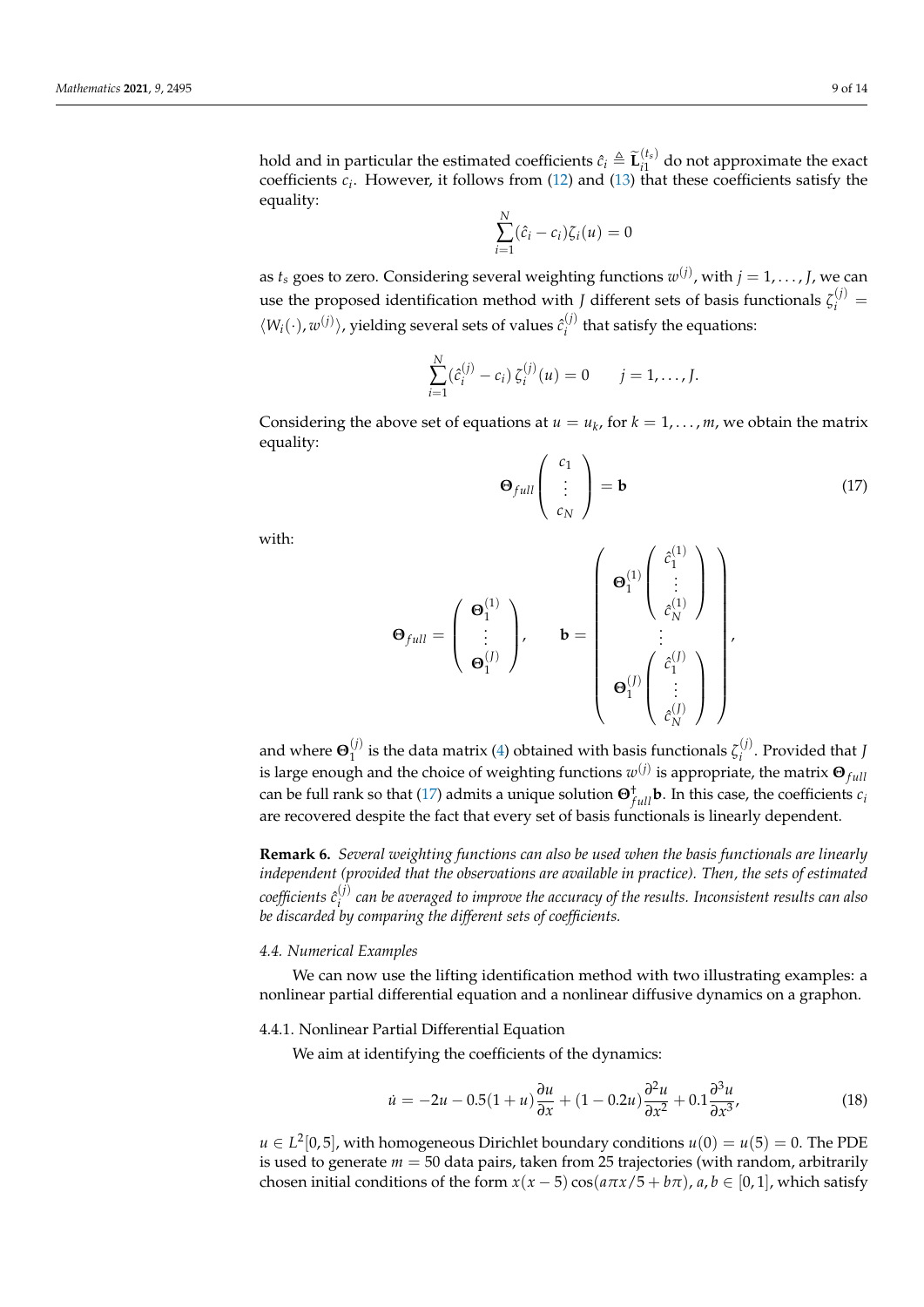the boundary conditions). The sampling time is  $t_s = 0.3$ . The lifting identification method is used with  $n = 12$  basis functionals  $(9)$ , with the nonlinear operators:

$$
W_i(u) \in \left\{ u^j \frac{\partial^k u}{\partial x^k}, j \in \{0, 1, 2\}, k \in \{0, 1, 2, 3\} \right\}
$$

and the weighting function  $w(x) = \exp(-1/(1-(x/L)^2))$  $w(x) = \exp(-1/(1-(x/L)^2))$  $w(x) = \exp(-1/(1-(x/L)^2))$ . Figure 2 shows that the coefficients *c<sup>i</sup>* estimates had low error.

<span id="page-9-1"></span>

**Figure 2.** The lifting identification method is used to recover the PDE [\(18\)](#page-8-2). The coefficients  $c_i$  (blue circles) were estimated with low error (red crosses). Nonzero coefficients correspond to  $W_1(u) = u$ ,  $W_4(u) = \partial u/\partial x$ ,  $W_5(u) = u \partial u/\partial x$ ,  $W_7(u) = \partial^2 u/\partial x^2$ ,  $W_8(u) = u \partial^2 u/\partial x^2$ , and  $W_{10}(u) = \partial^3 u/\partial x^3$ .

# <span id="page-9-0"></span>4.4.2. Nonlinear Diffusive Dynamics on a Graphon

The graphon  $G: [0,1]^2 \to [0,1]$  is used to describe the limit of a sequence of dense graphs, and can be interpreted as the infinite-dimensional version of an adjacency matrix. Here, we consider a nonlinear diffusive dynamics on the graphon  $G(x, y) = 1 - 0.4x$  − 0.1*y* − 0.2*xy* − 0.3*y* 2 , which is described by the integro-differential equation:

<span id="page-9-2"></span>
$$
\dot{u}(t,x) = -0.5u(t,x) + 1.5u(t,x)^2 - u(t,x)^3 + \int_0^1 G(x,y) (u(t,y) - u(t,x)) dy.
$$
 (19)

We generate  $m = 60$  data pairs, taken from 30 trajectories (with random initial conditions of the form  $0.1a \cos(b\pi x + b\pi)$ ,  $a, b \in [0, 1]$ ). The sampling time is  $t_s = 0.5$ . The lifting identification method is used with  $n = 10$  basis functionals [\(9\)](#page-5-0), with the operators:

$$
W_1(u) = 1, \quad W_2(u) = u, \quad W_3(u) = u^2, \quad W_4(u) = u^3,
$$
  
\n
$$
W_5(u)(x) = \int_0^1 u(y) - u(x) dy, \quad W_6(u)(x) = \int_0^1 x (u(y) - u(x)) dy,
$$
  
\n
$$
W_7(u)(x) = \int_0^1 y (u(y) - u(x)) dy, \quad W_8(u)(x) = \int_0^1 xy (u(y) - u(x)) dy,
$$
  
\n
$$
W_9(u)(x) = \int_0^1 x^2 (u(y) - u(x)) dy, \quad W_{10}(u)(x) = \int_0^1 y^2 (u(y) - u(x)) dy.
$$

In particular, we can compute the basis functionals  $\zeta_i(\cdot) = \langle W_i(\cdot), w \rangle$ , with  $i = 5, \dots, 8$  and we obtain:

$$
\zeta_5(u) = \int_0^1 \int_0^1 w(x)(u(y) - u(x)) \, dx \, dy = C_1 \langle 1, u(x) \rangle + C_2 \langle w(x), u(x) \rangle
$$
  
\n
$$
\zeta_6(u) = \int_0^1 \int_0^1 w(x) \, x \, (u(y) - u(x)) \, dx \, dy = C_3 \langle 1, u(x) \rangle + C_2 \langle x \, w(x), u(x) \rangle
$$
  
\n
$$
\zeta_7(u) = \int_0^1 \int_0^1 w(x) \, y \, (u(y) - u(x)) \, dx \, dy = C_1 \langle x, u(x) \rangle + C_4 \langle w(x), u(x) \rangle
$$
  
\n
$$
\zeta_8(u) = \int_0^1 \int_0^1 w(x) \, xy \, (u(y) - u(x)) \, dx \, dy = C_3 \langle x, u(x) \rangle + C_4 \langle x \, w(x), u(x) \rangle
$$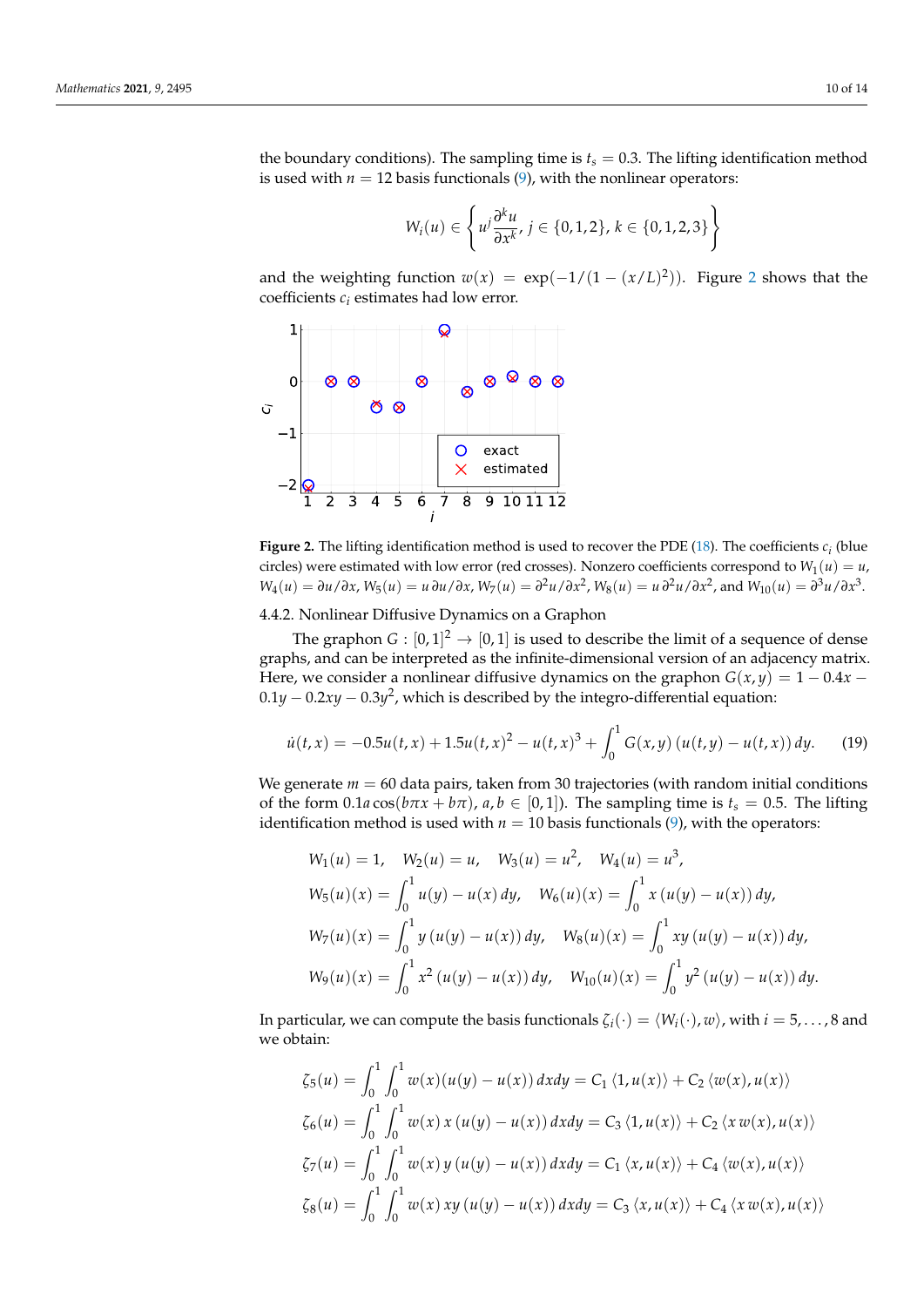with  $C_1 = \int_0^1 w(x) dx$ ,  $C_2 = -1$ ,  $C_3 = \int_0^1 x w(x) dx$ , and  $C_4 = -1/2$ . Then it is easy to see that the functionals  $\zeta_i$ , with  $i = 5, \ldots, 8$ , are linearly dependent for any weight function  $w$ . We therefore follow the procedure described in Section [4.3,](#page-7-2) using the weighting functions  $w^{(j)}(x) = x^j$ , with  $j = 1, \ldots, 4$ . As shown in Figure [3,](#page-10-0) the coefficients are correctly estimated and, in particular, the graphon is identified.

<span id="page-10-0"></span>

**Figure 3.** The lifting identification method is used to recover the dynamics [\(19\)](#page-9-2) on a graphon. The coefficients *c<sup>i</sup>* (blue circles) are correctly estimated (red crosses).

## 4.4.3. Numerical Performance

In this section, we compare the lifting identification method with a simple direct identification method. For this latter method, the time derivative  $\dot{u}_k$  at  $u_k$  is estimated through (forward) finite differences:

$$
\dot{u}_k = \frac{\varphi^{t_s}(u_k) - u_k}{t_s}
$$

or equivalently:

$$
\langle \dot{u}_k, w \rangle = \frac{\langle \varphi^{t_s}(u_k), w \rangle - \langle u_k, w \rangle}{t_s} = \frac{\zeta_1(\varphi^{t_s}(u_k)) - \zeta_1(u_k)}{t_s}.
$$

The estimated coefficients  $\hat{c}_i$  are obtained through least squares regression of  $\langle \dot{u}, w \rangle$  over basis functionals of the form [\(9\)](#page-5-0), i.e.,

$$
\begin{pmatrix} \hat{c}_1 \\ \vdots \\ \hat{c}_n \end{pmatrix} = \mathbf{\Theta}_1^{\dagger} \begin{pmatrix} \langle \dot{u}_1, w \rangle \\ \vdots \\ \langle \dot{u}_m, w \rangle \end{pmatrix}
$$

where  $\Theta_1$  is the data matrix [\(4\)](#page-3-0).

We apply the two methods on data generated by the PDE [\(18\)](#page-8-2), with the same setting and set of parameters as in Section [4.4.1.](#page-8-3) However, several values of the sampling time *t*<sub>*s*</sub> are considered, and two weighting functions  $w^{(1)}(x) = \exp(-1/(1 - (x/L)^2))$  and  $w^{(2)}(x) = \exp(-0.5/(1 - (x/L)^2))$  are also used (see Remark [6\)](#page-8-4). For each method, we compute two sets of coefficients  $\hat{c}^{(1)}_i$  $\hat{c}^{(1)}_i$  and  $\hat{c}^{(2)}_i$  with the two weighting functions and take the mean  $\hat{c}_i = (\hat{c}_i^{(1)} + \hat{c}_i^{(2)})$  $\binom{2}{i}$  /2. We finally compute the root mean square error (RMSE):

$$
RMSE = \frac{\sqrt{\sum_{i=1}^{n}(c_i - \hat{c}_i)^2}}{\sqrt{n}},
$$

which is shown in Figure [4](#page-11-1) for both methods as a function of the sampling time. We can see that the lifting method outperforms the direct method and, in particular, is characterized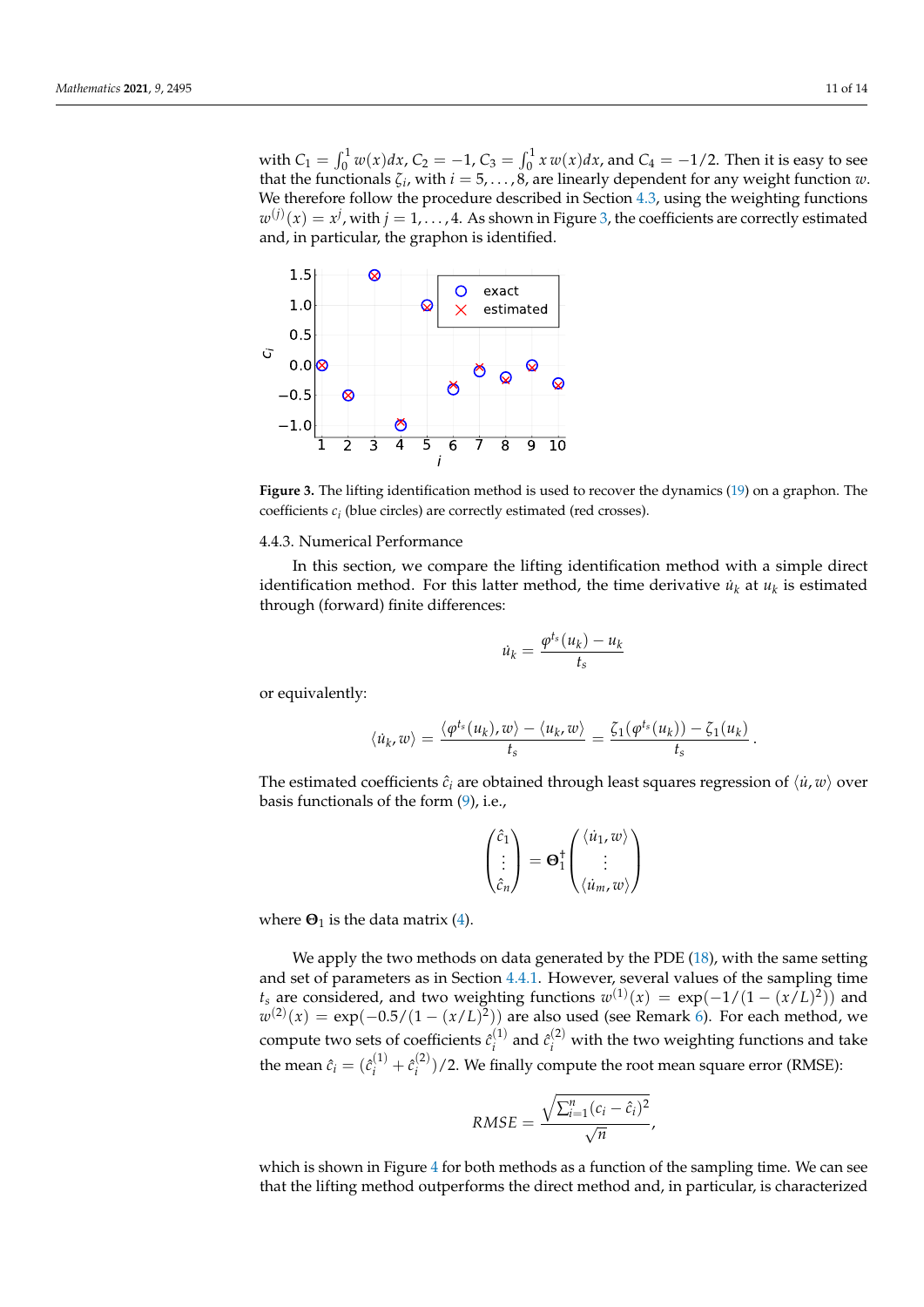<span id="page-11-1"></span>0.2 0.4 0.6 0.8 1.0 1.2 t. 0.1 0.2 0.3 0.4  $0.5$ RMSE lifting method direct method

by a small RMSE even for large sampling times. However, it is characterized by a higher variability.

**Figure 4.** The lifting method is characterized by a smaller RMSE than a direct method based on least-squares regression of time derivatives. In particular, the error remains smaller for large sampling times. The dataset is generated with the dynamics in [\(18\)](#page-8-2). Crosses and error bars show the mean and standard deviation, respectively, of the RMSE (over 50 experiments). Note that the experiments characterized by  $|\hat{c}_i^{(1)} - \hat{c}_i^{(2)}|$  $\left| \frac{1}{i} \right| > 1$  for some *i* are discarded.

We have also considered the effect of measurement noise. To do so, we have considered the same setting as above (with  $t_s = 0.5$ ) and added Gaussian noise to the data with mean at zero and standard deviation  $\sigma \cdot \text{std(data)}$ , where std(data) stands for the standard deviation of the data. As shown in Figure [5,](#page-11-2) the lifting method still outperforms the direct method for low noise levels (i.e., 0.001% and 0.01%) but is not robust to larger noise levels, in which case the direct method yields better results. The variability of the results is also higher with the lifting method. This can be explained by the fact that our proposed parameter estimation method is biased and not consistent, due to the lifting of (noisy) data. In future work, the noise robustness of the method should be improved. For instance, the weak formulation of the method could be further exploited to enhance noise robustness (see, e.g., [\[14\]](#page-12-12)).

<span id="page-11-2"></span>

**Figure 5.** The lifting method is characterized by a smaller RMSE for low noise levels. However, the direct method is more robust to noise and outperforms the lifting method for larger noise levels. The dataset is generated with the dynamics [\(18\)](#page-8-2). Crosses and error bars show the mean and standard deviation, respectively, of the RMSE (over 20 experiments). Note that experiments characterized by  $|\hat{c}_i^{(1)} - \hat{c}_i^{(2)}|$  $\left| \frac{f(z)}{i} \right| > 1$  for some *i* are discarded.

# <span id="page-11-0"></span>**5. Conclusions**

In this paper, the Koopman operator framework has been leveraged in the case of infinite-dimensional nonlinear systems. Building on previous theoretical works, we have considered a semigroup of composition operators and the associated Lie generator on a space of continuous functionals. A finite-dimensional representation of these operators has been proposed and used in the context of spectral analyses. This approach yields a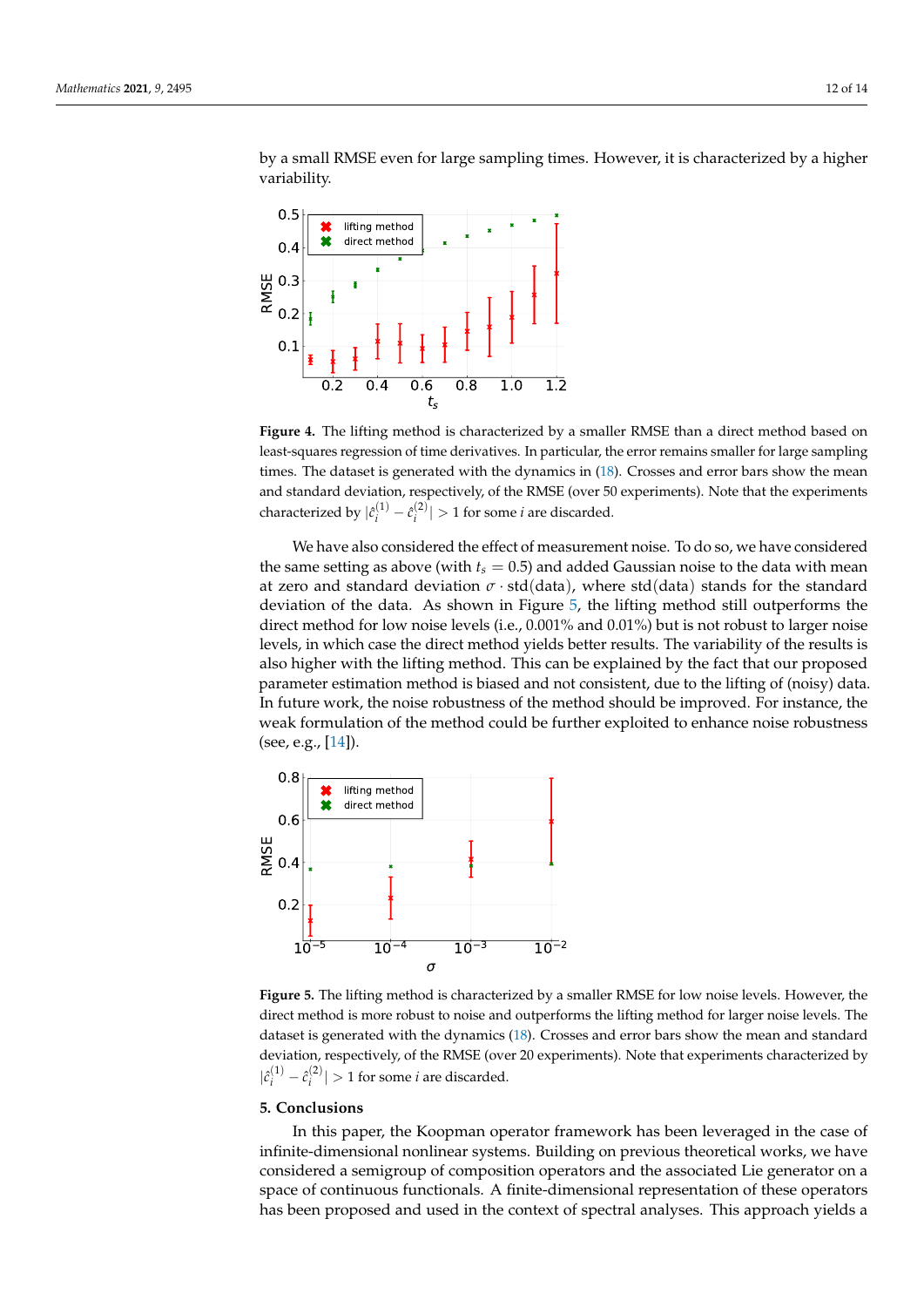generalization of the data-driven EDMD method for infinite-dimensional systems. We have also developed a novel identification method, which allows to identify nonlinear PDEs although it relies solely on linear techniques. This method has been complemented with convergence results.

The Koopman operator framework for infinite-dimensional systems is still in its infancy. Convergence properties of the finite-dimensional approximation of the Koopman operator should be thoroughly studied, in particular in light of the recent results by [\[6\]](#page-12-5) in semigroup theory. This could provide some insight into the results obtained with the generalized EDMD method. The possibility to consider several weight functions should be further investigated and exploited. In particular, some guidelines to carefully select the weight functions could be provided. Finally, robustness to noise should be improved.

**Funding:** This research received no external funding.

**Institutional Review Board Statement:** Not applicable.

**Informed Consent Statement:** Not applicable.

**Data Availability Statement:** Data is contained within the article.

**Conflicts of Interest:** The authors declare no conflict of interest.

## **References**

- <span id="page-12-0"></span>1. Koopman, B.O. Hamiltonian systems and transformation in Hilbert space. *Proc. Natl. Acad. Sci. USA* **1931**, *17*, 315. [\[CrossRef\]](http://doi.org/10.1073/pnas.17.5.315) [\[PubMed\]](http://www.ncbi.nlm.nih.gov/pubmed/16577368)
- <span id="page-12-1"></span>2. Mezi´c, I. Spectral properties of dynamical systems, model reduction and decompositions. *Nonlinear Dyn.* **2005**, *41*, 309–325. [\[CrossRef\]](http://dx.doi.org/10.1007/s11071-005-2824-x)
- <span id="page-12-2"></span>3. Mauroy, A.; Mezi´c, I.; Susuki, Y. (Eds.) *The Koopman Operator in Systems and Control: Concepts, Methodologies, and Applications*; Springer International Publishing: Basel, Switzerland, 2020; Volume 484.
- <span id="page-12-3"></span>4. Banks, S.P. On the generation of infinite-dimensional bilinear systems and Volterra series. *Int. J. Syst. Sci.* **1985**, *16*, 145–160. [\[CrossRef\]](http://dx.doi.org/10.1080/00207728508926661)
- <span id="page-12-4"></span>5. Dorroh, J.R.; Neuberger, J.W. A theory of strongly continuous semigroups in terms of Lie generators. *J. Funct. Anal.* **1996**, *136*, 114–126. [\[CrossRef\]](http://dx.doi.org/10.1006/jfan.1996.0023)
- <span id="page-12-5"></span>6. Farkas, B.; Kreidler, H. Towards a Koopman theory for dynamical systems on completely regular spaces. *Philos. Trans. R. Soc. A* **2020**, *378*, 20190617. [\[CrossRef\]](http://dx.doi.org/10.1098/rsta.2019.0617) [\[PubMed\]](http://www.ncbi.nlm.nih.gov/pubmed/33070753)
- <span id="page-12-6"></span>7. Mezi´c, I. *Spectral Koopman Operator Methods in Dynamical Systems*; Springer International Publishing: Basel, Switzerland, 2020; in preparation.
- <span id="page-12-7"></span>8. Nakao, H.; Mezi´c, I. Spectral analysis of the Koopman operator for partial differential equations. *Chaos* **2020**, *30*, 113131. [\[CrossRef\]](http://dx.doi.org/10.1063/5.0011470) [\[PubMed\]](http://www.ncbi.nlm.nih.gov/pubmed/33261357)
- <span id="page-12-8"></span>9. Williams, M.O.; Kevrekidis, I.G.; Rowley, C.W. A data-driven approximation of the Koopman operator: Extending dynamic mode decomposition. *J. Nonlinear Sci.* **2015**, *25*, 1307–1346. [\[CrossRef\]](http://dx.doi.org/10.1007/s00332-015-9258-5)
- <span id="page-12-9"></span>10. Mauroy, A.; Goncalves, J. Koopman-based lifting techniques for nonlinear systems identification. *IEEE Trans. Autom. Control* **2020**, *65*, 2550–2565. [\[CrossRef\]](http://dx.doi.org/10.1109/TAC.2019.2941433)
- <span id="page-12-10"></span>11. Kaiser, E.; Kutz, J.N.; Brunton, S.L. Data-driven discovery of Koopman eigenfunctions for control. *Mach. Learn. Sci. Technol.* **2021**, *2*, 035023. [\[CrossRef\]](http://dx.doi.org/10.1088/2632-2153/abf0f5)
- 12. Klus, S.; Nüske, F.; Peitz, S.; Niemann, J.-H.; Clementi, C.; Schütte, C. Data-driven approximation of the Koopman generator: Model reduction, system identification, and control. *Phys. D Nonlinear Phenom.* **2020**, *406*, 132416. [\[CrossRef\]](http://dx.doi.org/10.1016/j.physd.2020.132416)
- <span id="page-12-11"></span>13. Klus, S.; Nüske, F.; Hamzi, B. Kernel-Based Approximation of the Koopman Generator and Schrödinger Operator. *Entropy* **2020**, *22*, 722. [\[CrossRef\]](http://dx.doi.org/10.3390/e22070722) [\[PubMed\]](http://www.ncbi.nlm.nih.gov/pubmed/33286494)
- <span id="page-12-12"></span>14. Gurevich, D.R.; Reinbold, P.A.K.; Grigoriev, R.O. Robust and optimal sparse regression for nonlinear PDE models. *Chaos Interdiscip. J. Nonlinear Sci.* **2019**, *29*, 103113. [\[CrossRef\]](http://dx.doi.org/10.1063/1.5120861) [\[PubMed\]](http://www.ncbi.nlm.nih.gov/pubmed/31675826)
- 15. Li, X.; Li, L.; Yue, Z.; Tang, X.; Voss, H.U.; Kurths, J.; Yuan, Y. Sparse learning of PDEs with structured dictionary matrix. *Chaos* **2019**, *29*, 043130. [\[CrossRef\]](http://dx.doi.org/10.1063/1.5054708) [\[PubMed\]](http://www.ncbi.nlm.nih.gov/pubmed/31042938)
- 16. Long, Z.; Lu, Y.; Ma, X.; Dong, B. PDE-Net: Learning PDEs from data. In Proceedings of the 35th International Conference on Machine Learning, Stockholm, Sweden, 10–15 July 2018; pp. 3208–3216.
- <span id="page-12-13"></span>17. Rudy, S.H.; Brunton, S.L.; Proctor, J.L.; Kutz, J.N. Data-driven discovery of partial differential equations. *Sci. Adv.* **2017**, *3*, e1602614. [\[CrossRef\]](http://dx.doi.org/10.1126/sciadv.1602614) [\[PubMed\]](http://www.ncbi.nlm.nih.gov/pubmed/28508044)
- <span id="page-12-14"></span>18. Engel, K.J.; Nagel, R. *One-Parameter Semigroups for Linear Evolution Equations*; Springer: New York, NY, USA, 2000; Volume 194.
- <span id="page-12-15"></span>19. Mauroy, A.; Mezi´c, I. On the use of Fourier averages to compute the global isochrons of (quasi)periodic dynamics. *Chaos* **2012**, *22*, 033112. [\[CrossRef\]](http://dx.doi.org/10.1063/1.4736859) [\[PubMed\]](http://www.ncbi.nlm.nih.gov/pubmed/23020451)